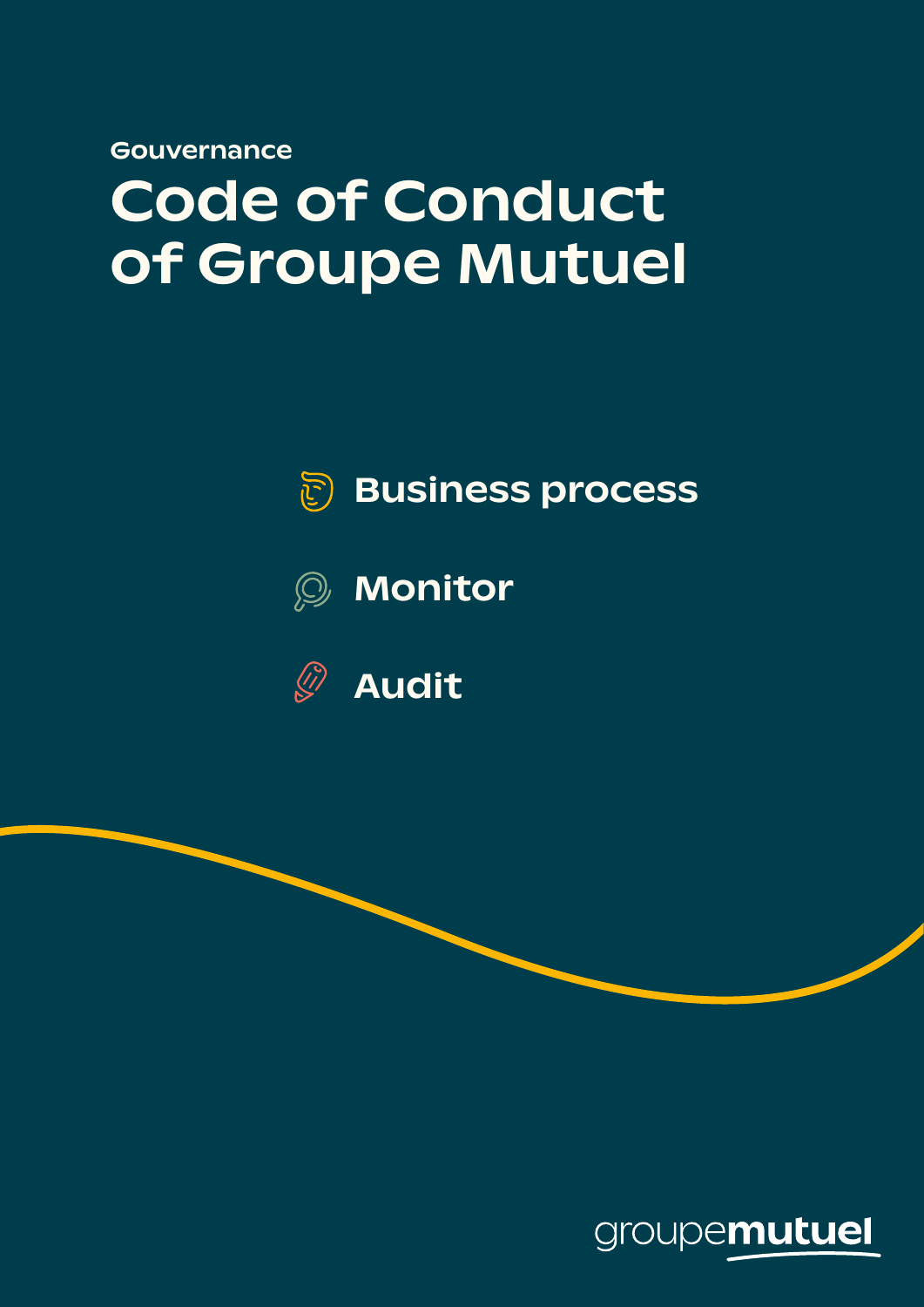#### **S** Through our actions, we promote a liberal philosophy based on the values of caring, responsibility and proactivity.

As a major player in the Swiss health and pension industry, we are committed to upholding our ethical, economic and social responsibility. Our strategy is based on healthy growth. We manage our business and carry out our projects in such a way to be able to fulfil our commitments at all times. We are committed to a sound financial position at all levels and to careful and effective risk management.

We strive to maintain a strong corporate culture and to ensure that all our employees, regardless of their position or level, enjoy a good working environment and are able to work in a climate of trust. We promote caring, responsibility and proactivity among our employees.

This Code of Conduct clearly sets out the commitments that are derived from the values and standards we uphold in our activities. All members of our governing bodies and all employees of Groupe Mutuel and its subsidiaries, regardless of their role, position or area of activity, shall comply with this Code of Conduct.

We endorse this Code of Conduct and stand by its commitments. We therefore expect that all members of our management bodies and all of our employees comply with these principles when carrying out their activities.

9 June 2021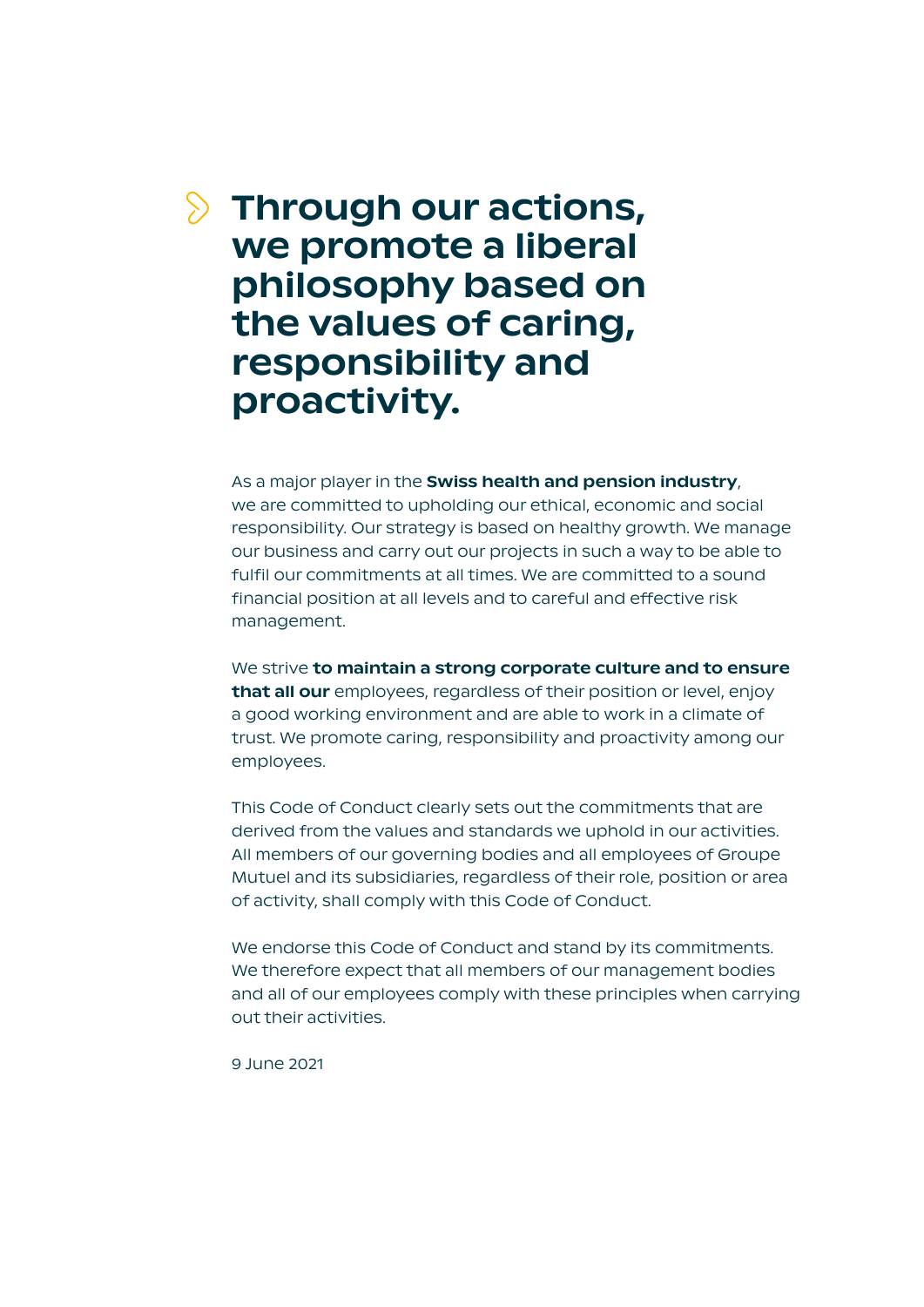#### **Contents**

#### [Our commitments](#page-4-0)

- Integrity
- Professionalism
- [Respect](#page-7-0)
- Trust
- Confidentiality
- Conformity
- Risk culture

#### Non-compliance, sanctions and whistleblowing

- Non-compliance with the Code of Conduct
- Whistleblowing policy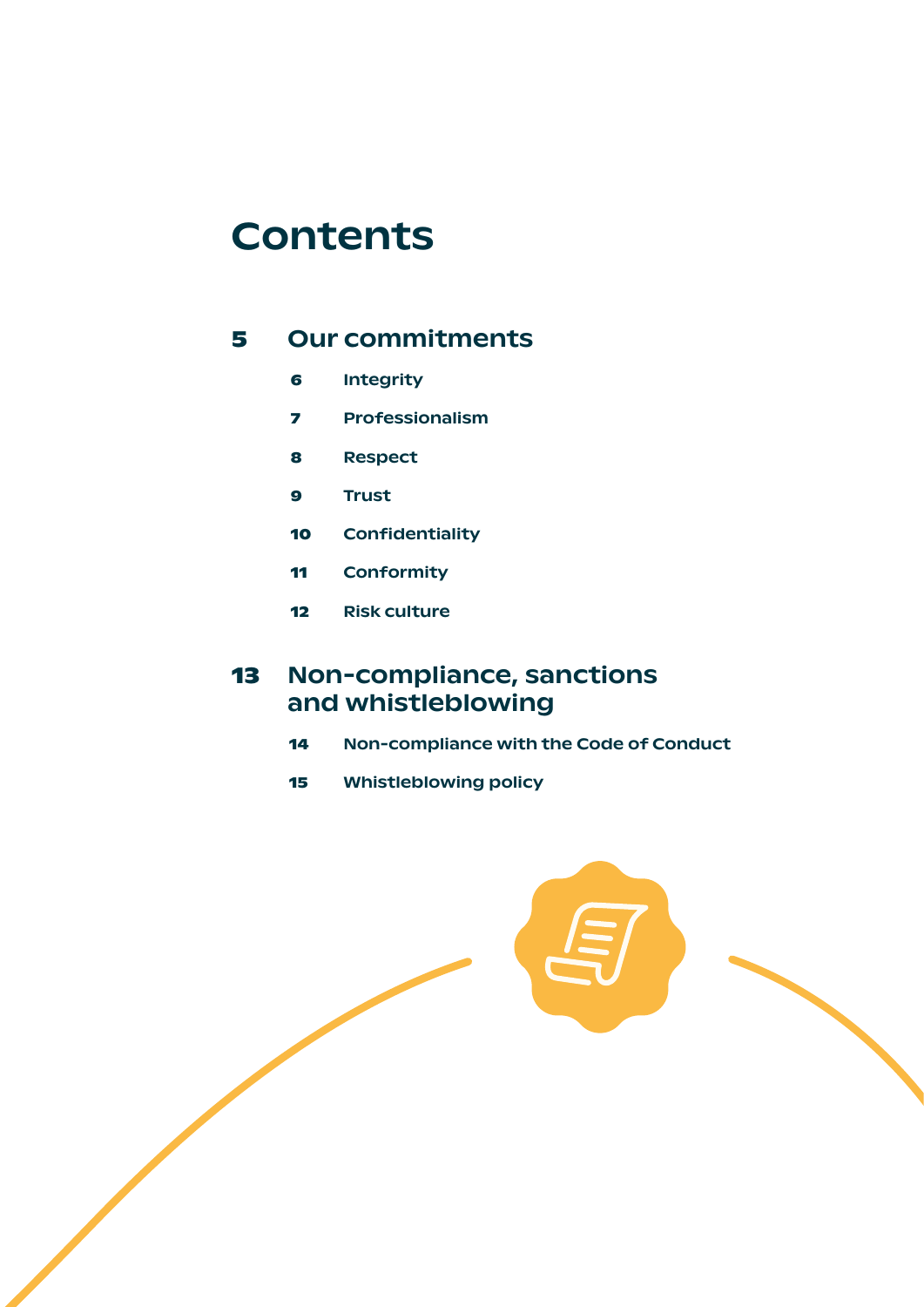#### $\Diamond$  Complying with the Code of Conduct What are the implications for me?



#### I must read the document and ask myself the following questions before I act or make a decision:

- $\delta$  Is my behaviour appropriate and consistent with the Code of Conduct?
- $\delta$  Is it in line with the commitments of Groupe Mutuel?
- **Example 2 Can it have negative consequences for Groupe Mutuel** or for myself?
- **EX Am I prepared to take personal responsibility for my decisions** and their consequences?
- **i** Would I be comfortable if these decisions were made public?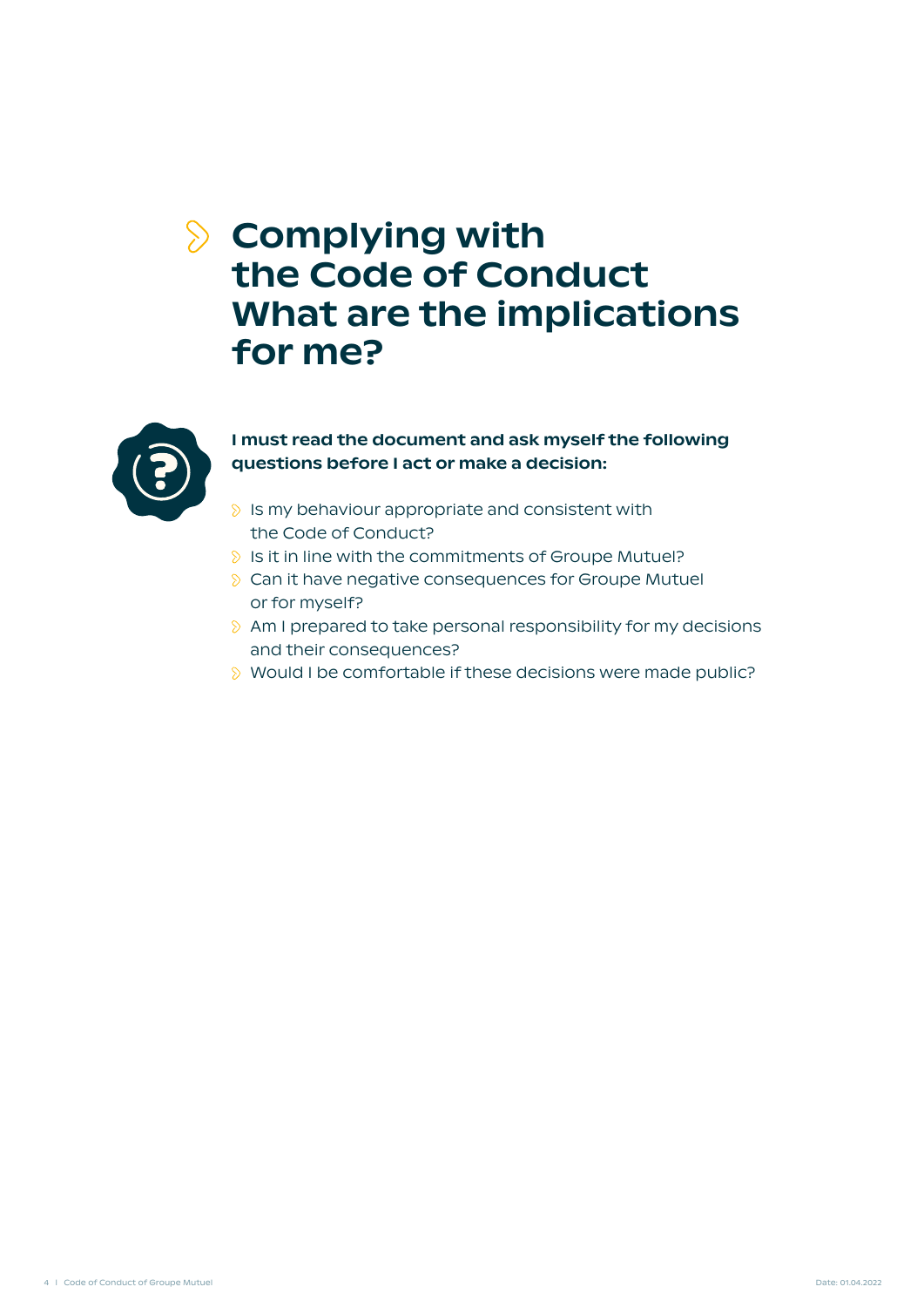# <span id="page-4-0"></span>**Dur commitments**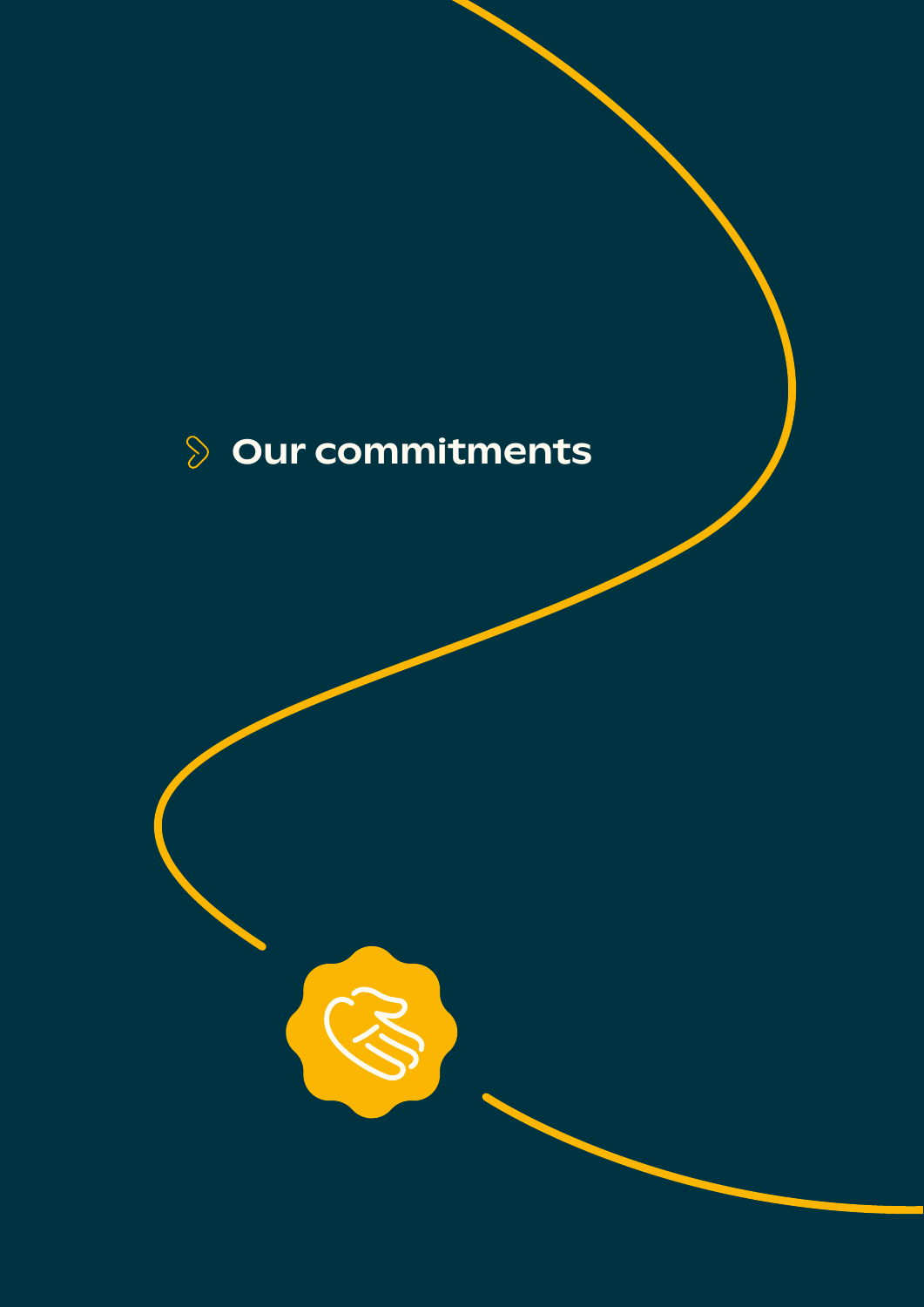# <span id="page-5-0"></span>**S** Integrity

#### We are committed to upholding ethical behaviour and integrity.

- We defend the interests of Groupe Mutuel and its subsidiaries and shall refrain from any activity or conduct that could harm them.
- We act appropriately when doing business and in day-to-day dealings with our employees and business partners.
- We identify, manage and avoid conflicts of interest. We shall report to our supervisor any situation in which our personal interests could be deemed to conflict with the interests of Groupe Mutuel and its subsidiaries.
- We shall refuse any gift or benefit from third parties that could influence or give the impression of having an influence on our concrete decisions or lead us to adopt a certain behaviour.
- $\Diamond$  We respect the working equipment, facilities, buildings and other assets belonging to Groupe Mutuel and its subsidiaries. The working equipment and resources provided to us shall be used exclusively for professional or other authorised purposes.



#### Is my behaviour appropriate? Does it comply with the Code of Conduct?

 $\Diamond$  In case of doubt, I shall check with my line manager.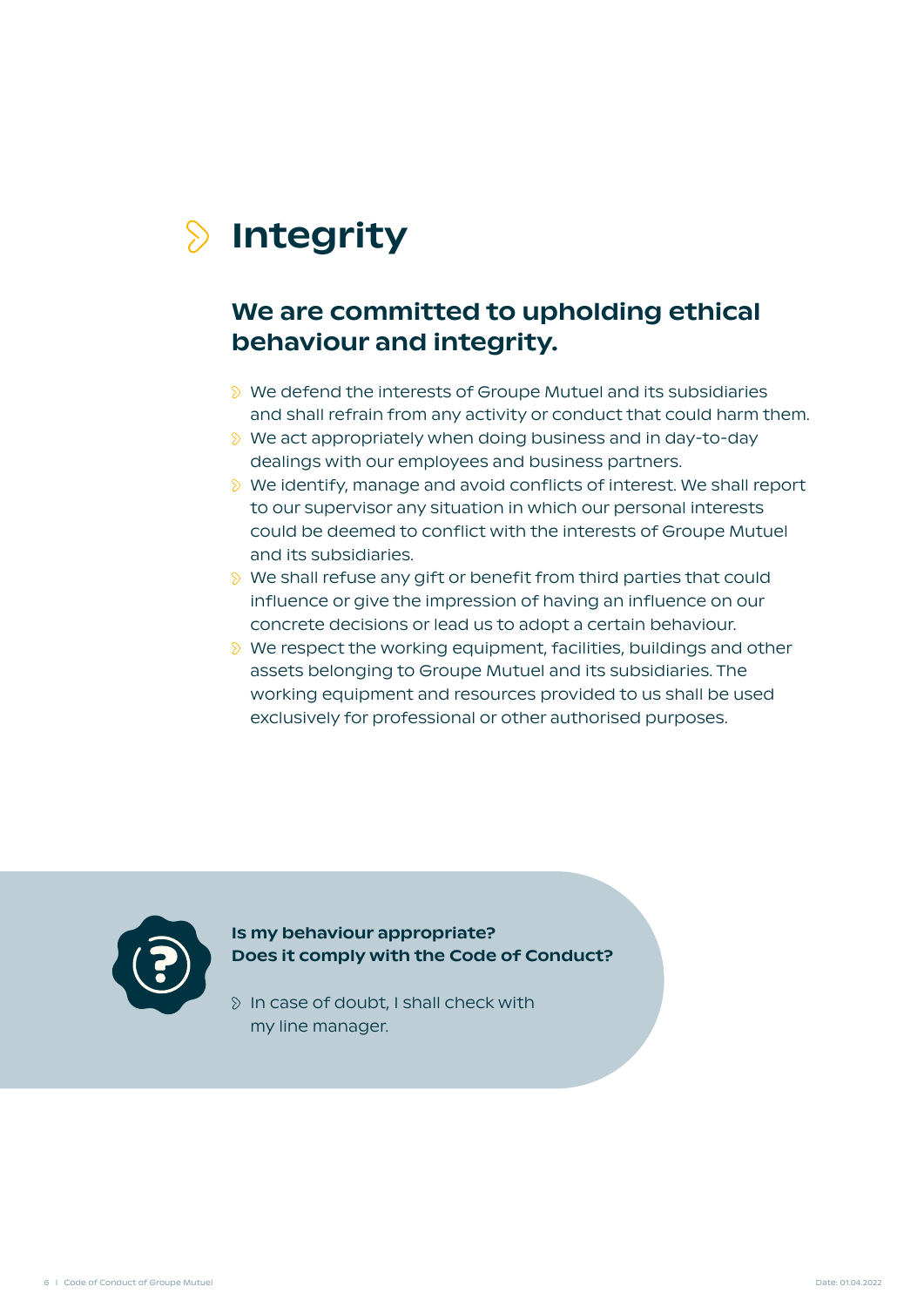### <span id="page-6-0"></span> $\Diamond$  Professionalism

#### We fulfil our obligations in a professional manner and take responsibility for our actions. We honour our commitments to our partners:

- policyholders,
- **⊘** customers,
- colleagues,
- $\delta$  service providers,
- authorities, political bodies and the general public.



Does my behaviour take into account the interests of the various partners of Groupe Mutuel? Does it comply with the Code of Conduct?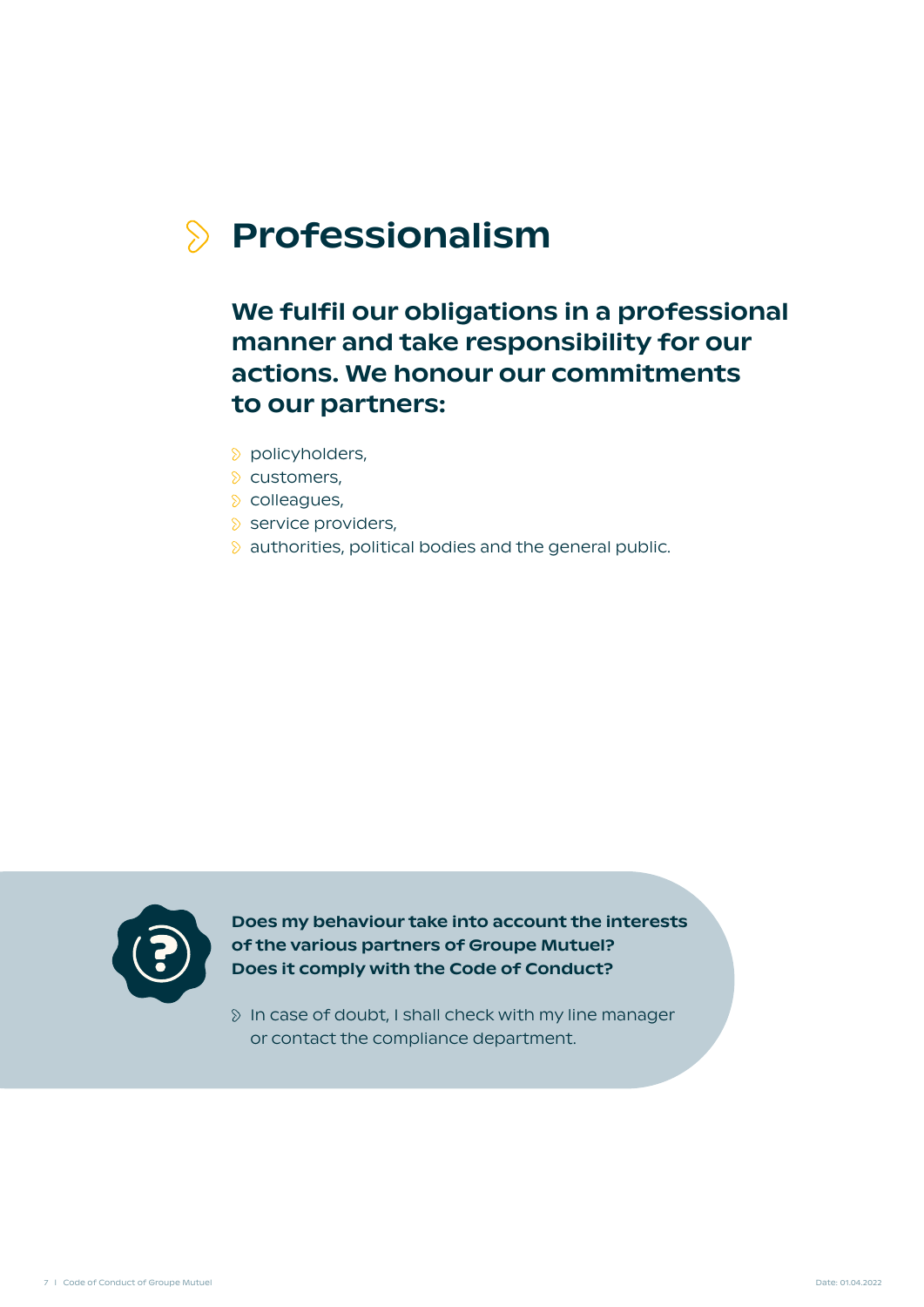# <span id="page-7-0"></span>**S** Respect

#### We treat our employees with respect and fairness.

- We do not tolerate any form of discrimination or harassment based on ethnicity, nationality, gender, sexual orientation, gender identity, religion, age, political orientation, disability, marital or family status including pregnancy, or any other discriminatory factor.
- We strive to ensure that all employees, regardless of their position or level, enjoy a quality working environment
- $\Diamond$  We strive to develop and maintain a healthy working environment.



Could my attitude harm my colleague? Does it comply with the Code of Conduct?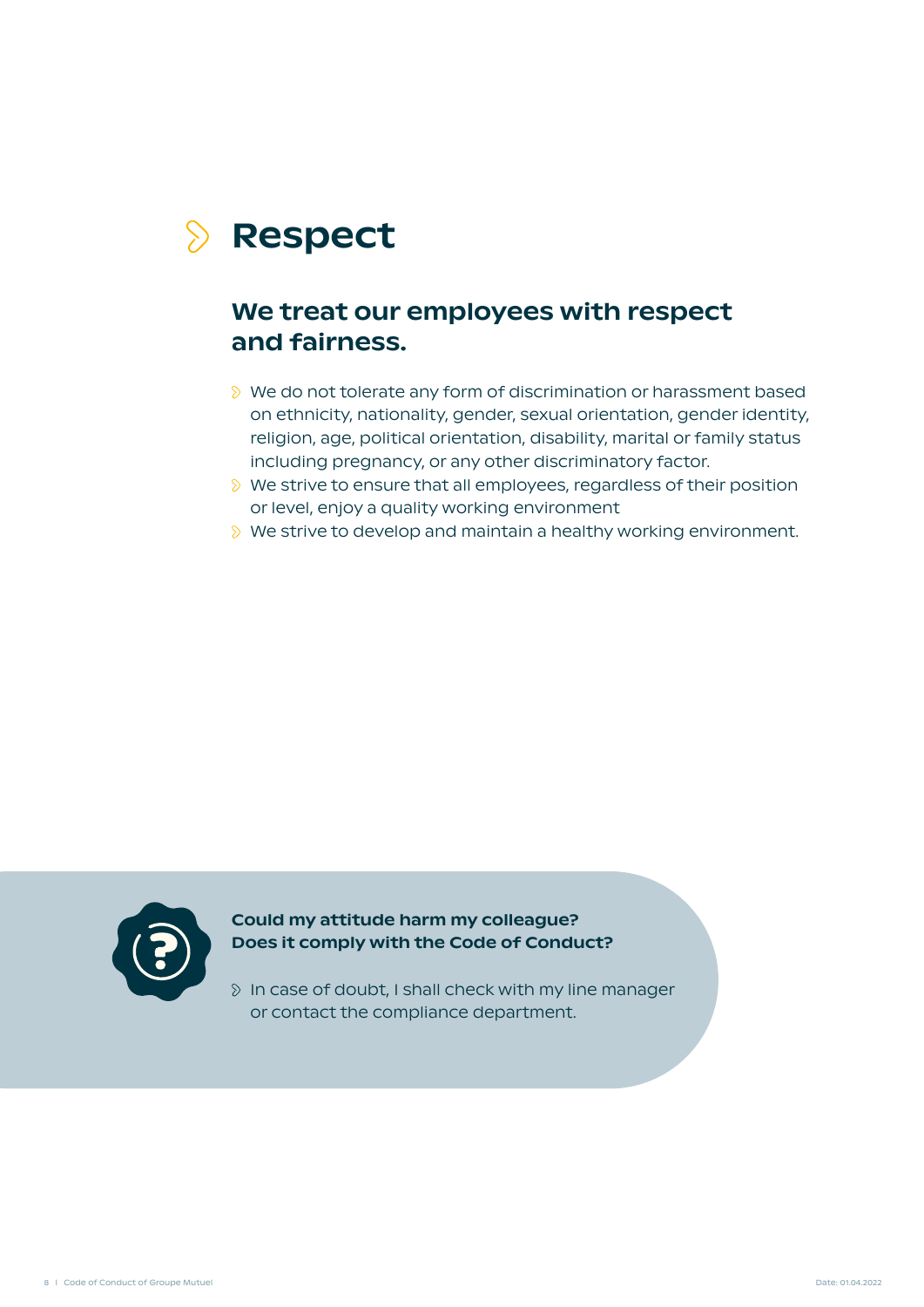# <span id="page-8-0"></span> $\delta$  Trust

We behave ethically and professionally in a way that reflects positively on Groupe Mutuel and its subsidiaries, both internally and externally.

#### Trust is earned:

- **By striving to actively promote the image of Groupe Mutuel** and its subsidiaries.
- **By refraining from any activity that could have a negative impact** on the reputation of Groupe Mutuel and its subsidiaries or otherwise harm them.
- $\delta$  By taking seriously and dealing with complaints from customers and business partners in a fair and timely manner.



Is my behaviour transparent and trustworthy, both with my colleagues and with customers? Does it comply with the Code of Conduct?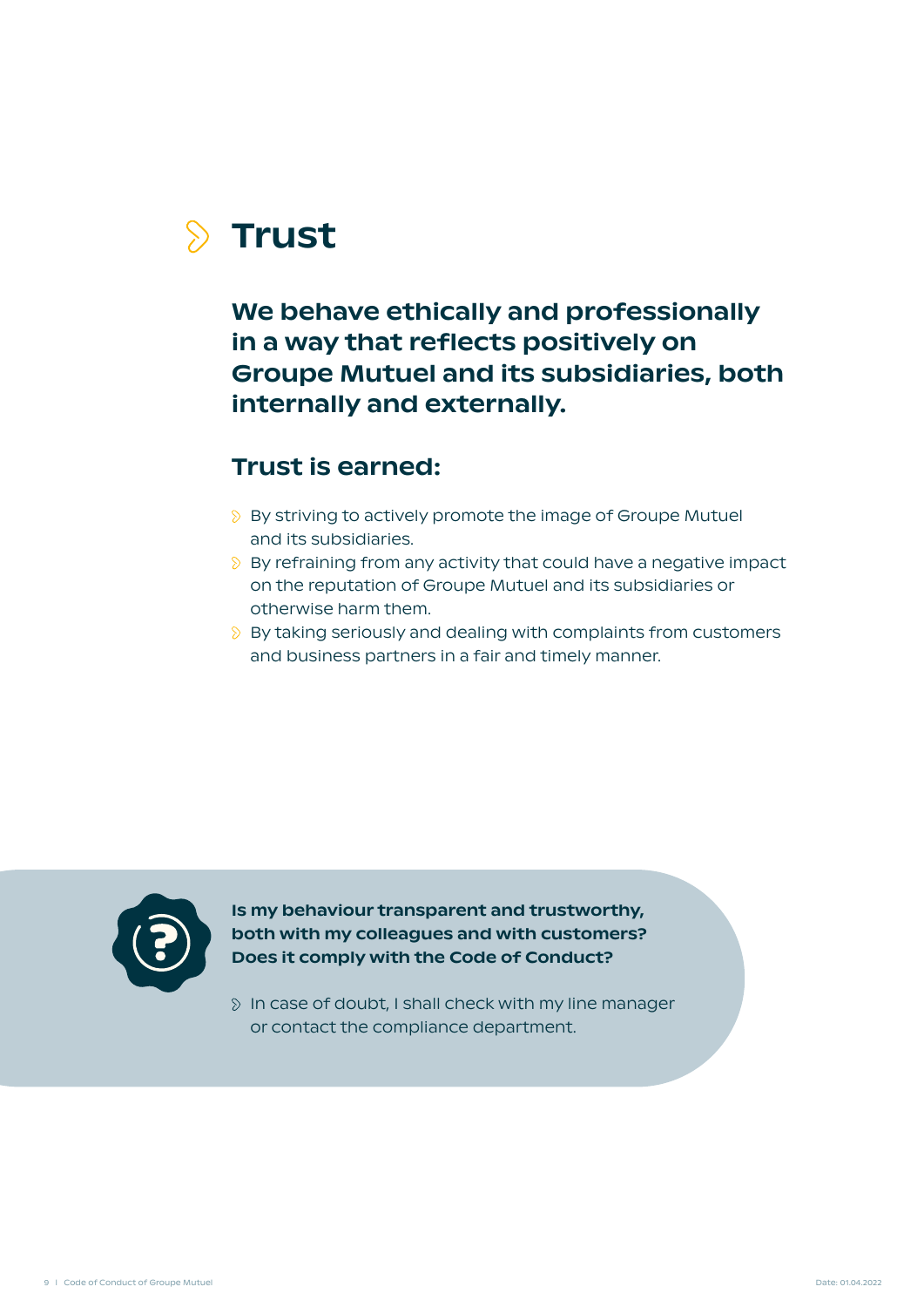## <span id="page-9-0"></span>**S** Confidentiality

- We handle all data as confidential and shall not disclose any information unless required by law to do so.
- **We strictly adhere to the legal provisions and internal rules on data** protection and information security. We shall not share any personal and sensitive data with unauthorised parties.
- **EX4** We shall not take personal advantage of the knowledge and opportunities available to us through the use of the company resources and information or because of our position in the company.
- $\Diamond$  We shall apply the necessary controls and monitor any access and/or disclosure of confidential or sensitive information.



Do I handle the information I have access to in a compliant manner? Am I complying with the Code of Conduct?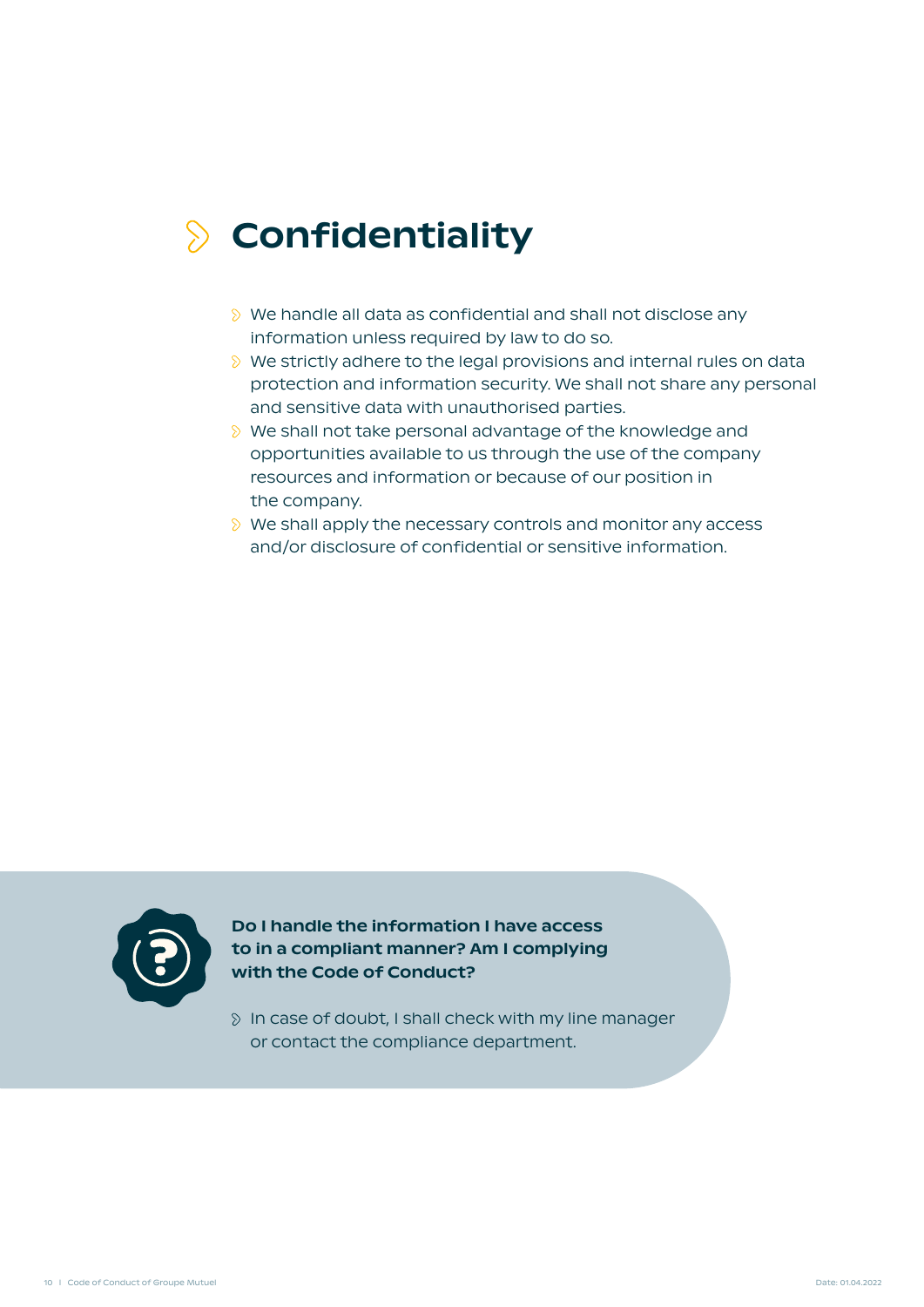### <span id="page-10-0"></span> $\Diamond$  Compliance

- $\Diamond$  We are committed to complying with the applicable laws, regulations and instructions.
- **EXECT** We act in accordance with internal guidelines and instructions relating to our various responsibilities and shall implement the prescribed measures and approaches with due diligence.
- **i** ≫ We demonstrate integrity in our reporting and shall ensure that any data, information or documents we prepare, or for which we are responsible, are comprehensive and compliant.



Do my actions comply with the applicable regulations, guidelines and instructions? Do they comply with the Code of Conduct?

 $\Diamond$  If in doubt, I shall check the applicable regulations, guidelines and instructions. If any doubt remains, I shall refer the matter to my line manager or to the compliance department.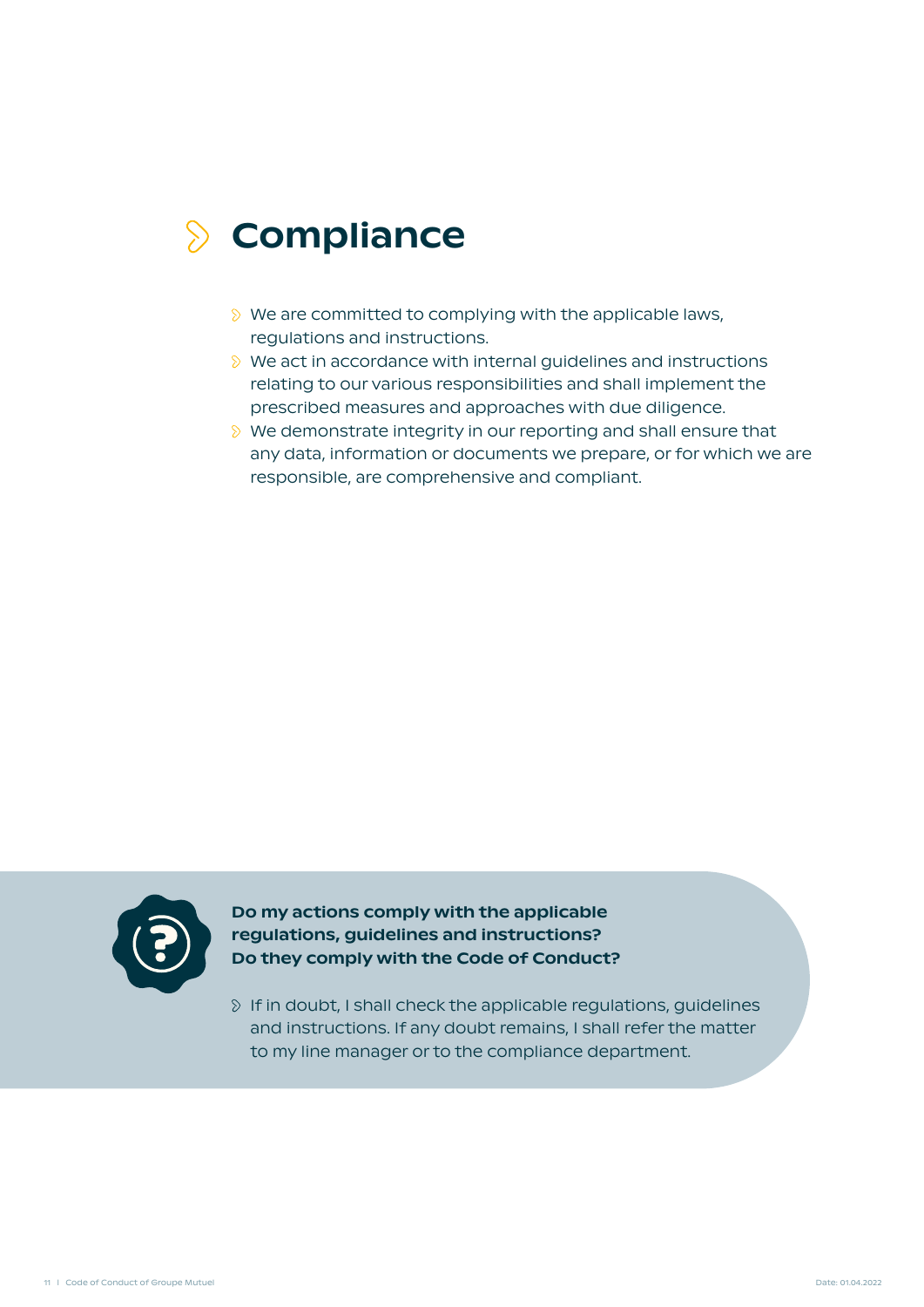# <span id="page-11-0"></span> $\Diamond$  Risk culture

#### In our all of our activities, we promote a risk-based corporate culture.

- **EXECT VIDED Action** We act in accordance with the guidelines and regulations related to risk management.
- **We participate in the management of risks inherent to our activities,** including risk identification, risk assessment and risk mitigation measures.
- We shall report all significant negative events that could affect our business.



Do my actions comply with with the company's risk tolerance policy? Have I taken the necessary steps to reduce a significant risk? Have I reported any significant negative events?

 $\Diamond$  If in doubt, I shall consult the applicable regulations, guidelines and instructions. If the doubt remains, I shall refer to the risk officer of my sector or to the Risk Management department.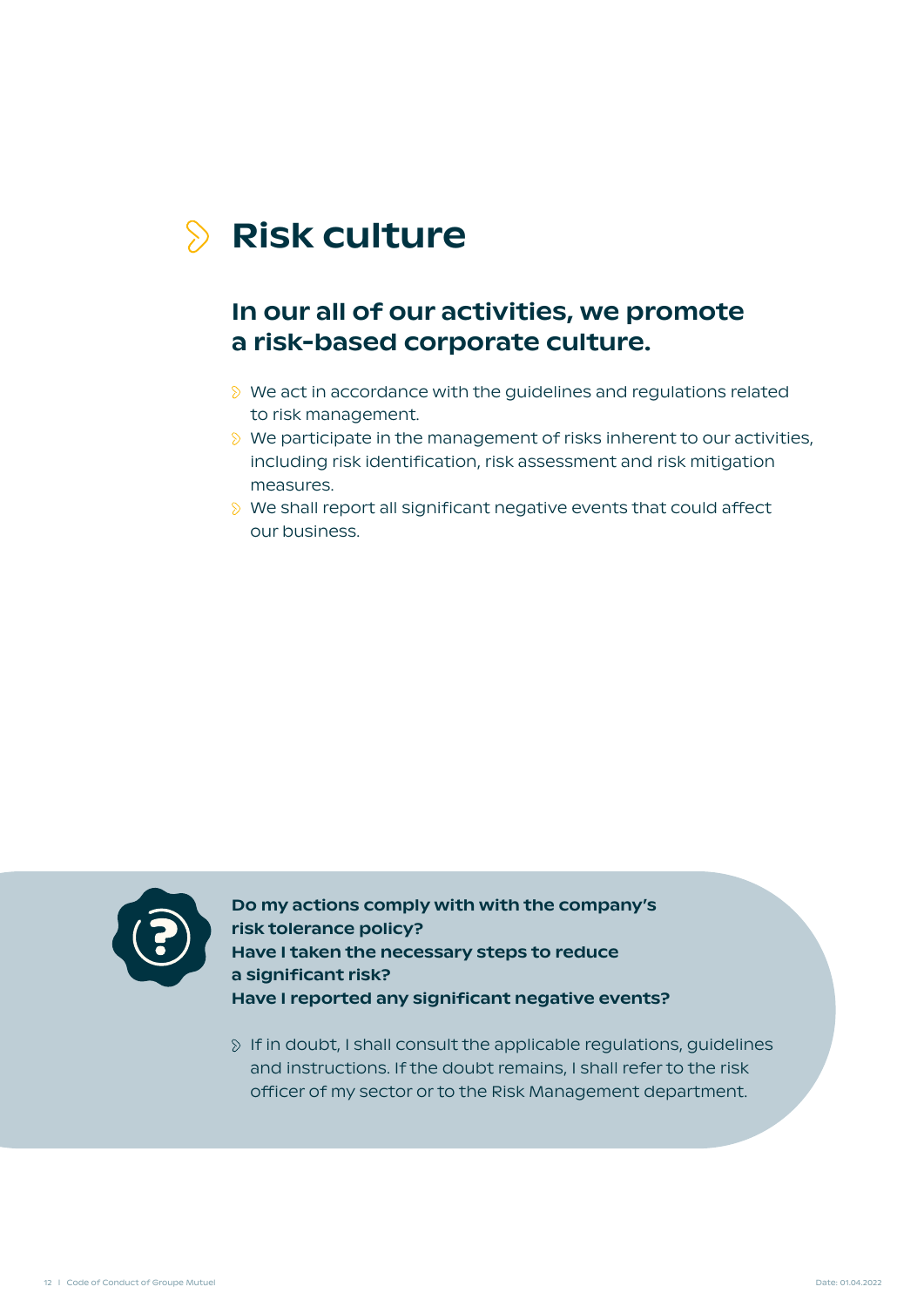#### <span id="page-12-0"></span>Non-compliance, sanctions and whistleblowing policy

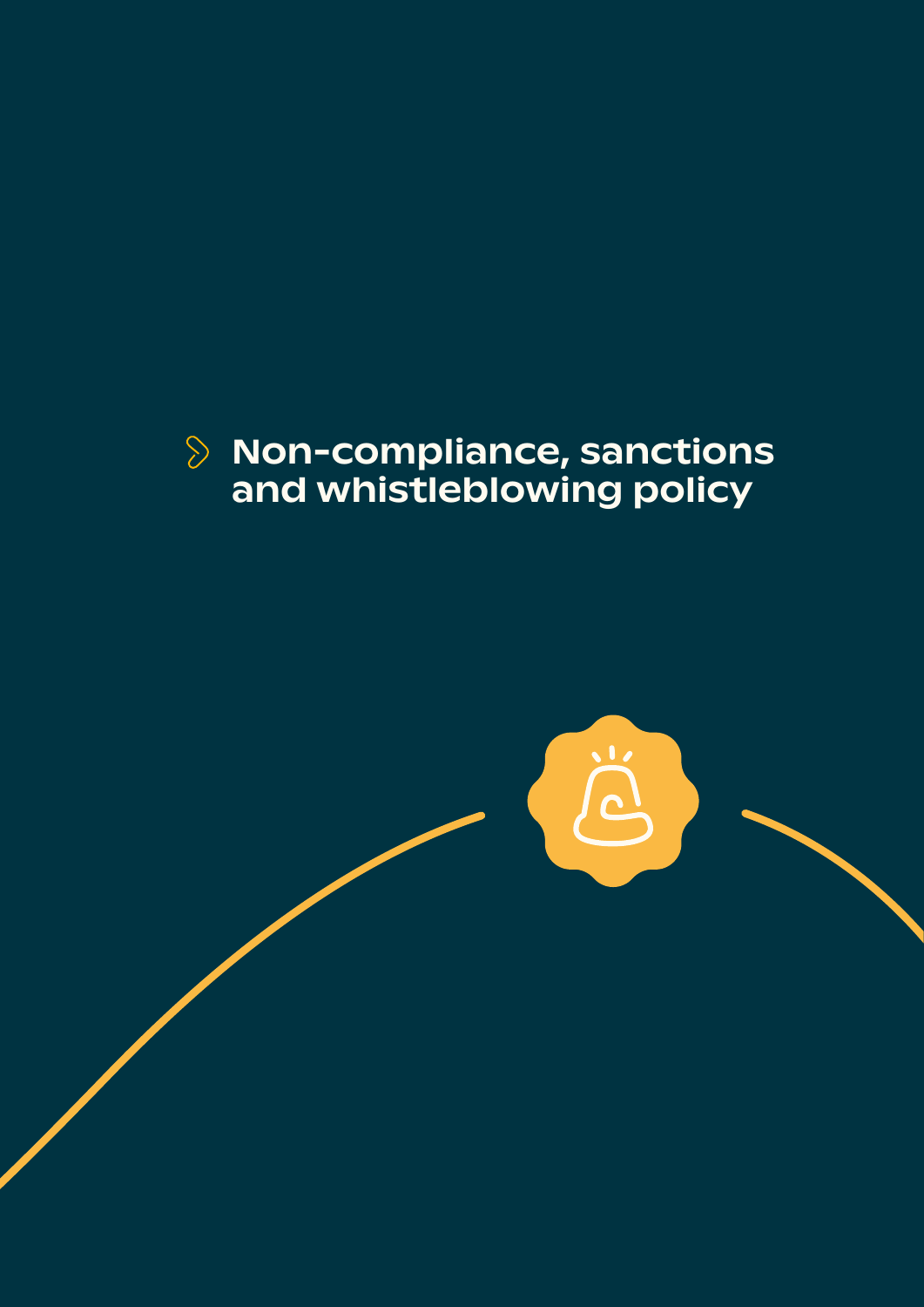### <span id="page-13-0"></span> $\Diamond$  Non-compliance with the Code of Conduct

#### We fully comply with this Code of Conduct.

Any case of non-compliance with the Code of Conduct shall be duly recorded and may result in disciplinary measures and civil or criminal liability. These measures include:

- $\Diamond$  Reprimand,
- $\Diamond$  Termination of employment contract,
- **E** Legal proceedings,
- **S** Filing a criminal charge.

#### This also applies to:

- Any person who fails to report an observed breach of the Code of Conduct;
- $\Diamond$  Any person who withholds material information concerning a breach when required to disclose information in his or her possession;
- $\Diamond$  Any person who knowingly provides false information that may harm a person;
- **EXECUTE:** Line managers who excuse or minimise a breach of the Code of Conduct or who attempt to retaliate against a member of staff or any other person who has reported an incident or identified parties involved in a breach.